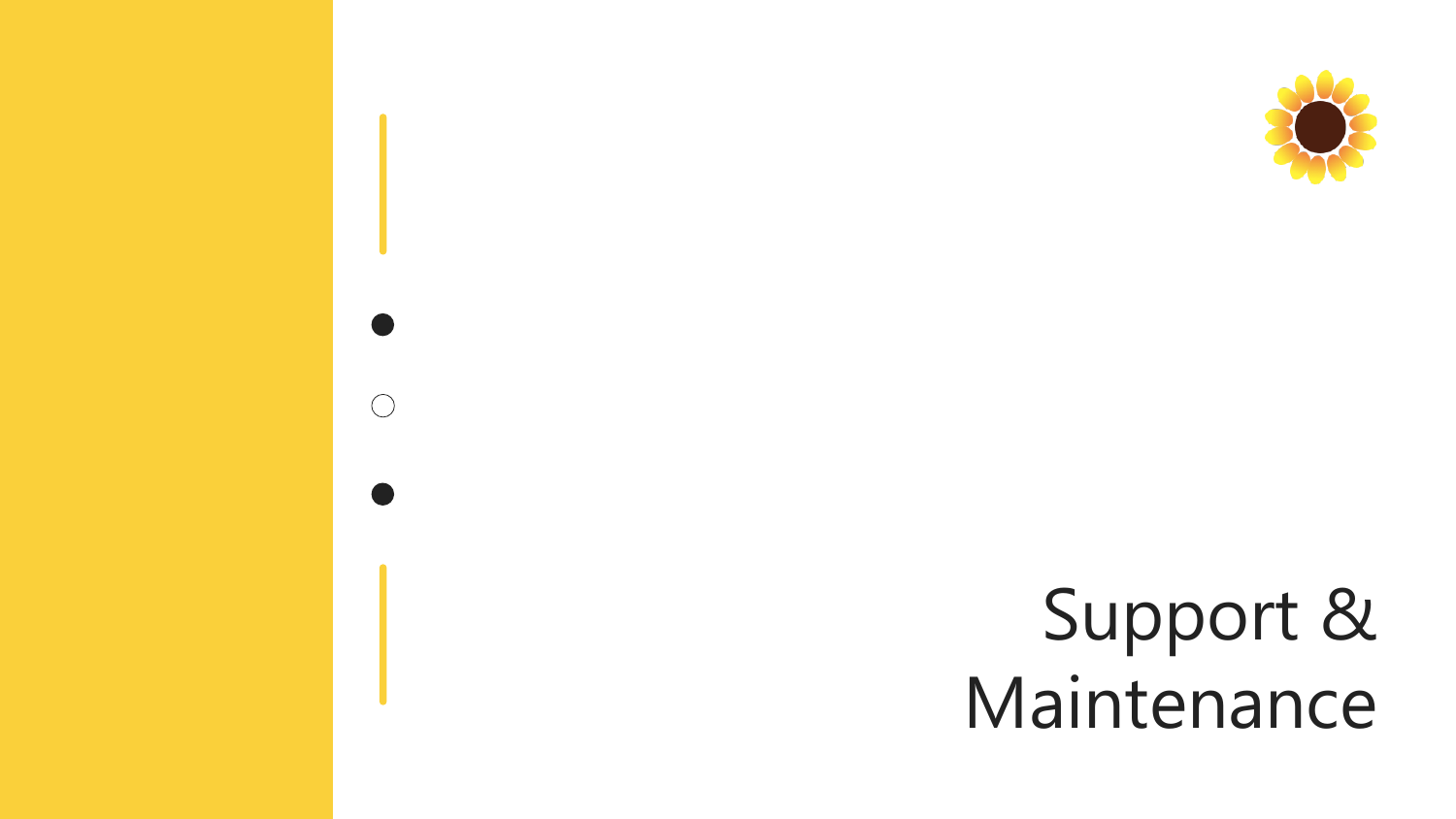# What is the Support & Maintenance Program?

Like other types of warranties, our Support & Maintenance Program offers peace-of-mind when it comes to protecting your application from defects and issues.

This program provides allocate team bandwidth for defined time. In using the program, Client gets the benefits of standby support team. The Support & Maintenance plan covers any bugs or issues that might arise after launching your application. Problems due to operating system or browser updates will also be remedied with the Support and Maintenance plan.



**Secure Investment by maintaining application**

**Team is available when you need them**



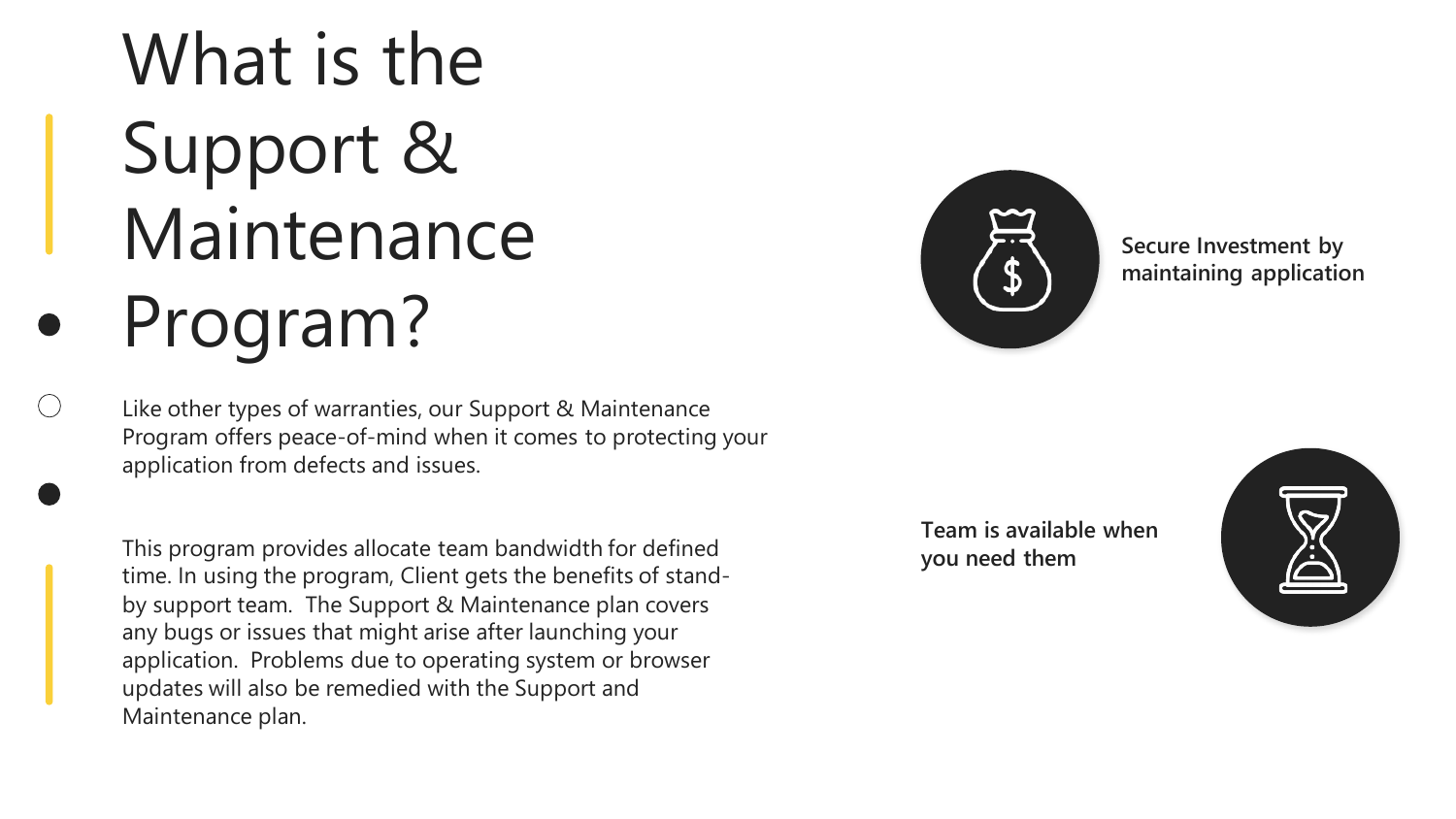### **1. How does the Support & Maintenance plan work?**

In a Support & Maintenance plan, you pay for a predetermined number of hours of support and maintenance per month at a fixed cost. The number of hours starts at 8 or 12 and increases by 4-hour increments. 16, 20, and 24 hours/month plans are available. We do not provide service plans less than 8 hours/month.

### **2. Do unused service hours roll-over to the next month?**

Any unused service hours will not be rolled over to the next month.

#### 4. **What if I exceed the number of hour I purchased?**

If you exceed the initial number of hours you purchased, you will be charged \$100/hour for any additional work.



### 3. **What is the minimum cost of the Support & Maintenance plan?**

The minimum for 1 Platform is 8 hours plan which will cost \$560/month. The minimum for 2 Platform(Web + Mobile) is 12 hours plan which will cost \$840/month.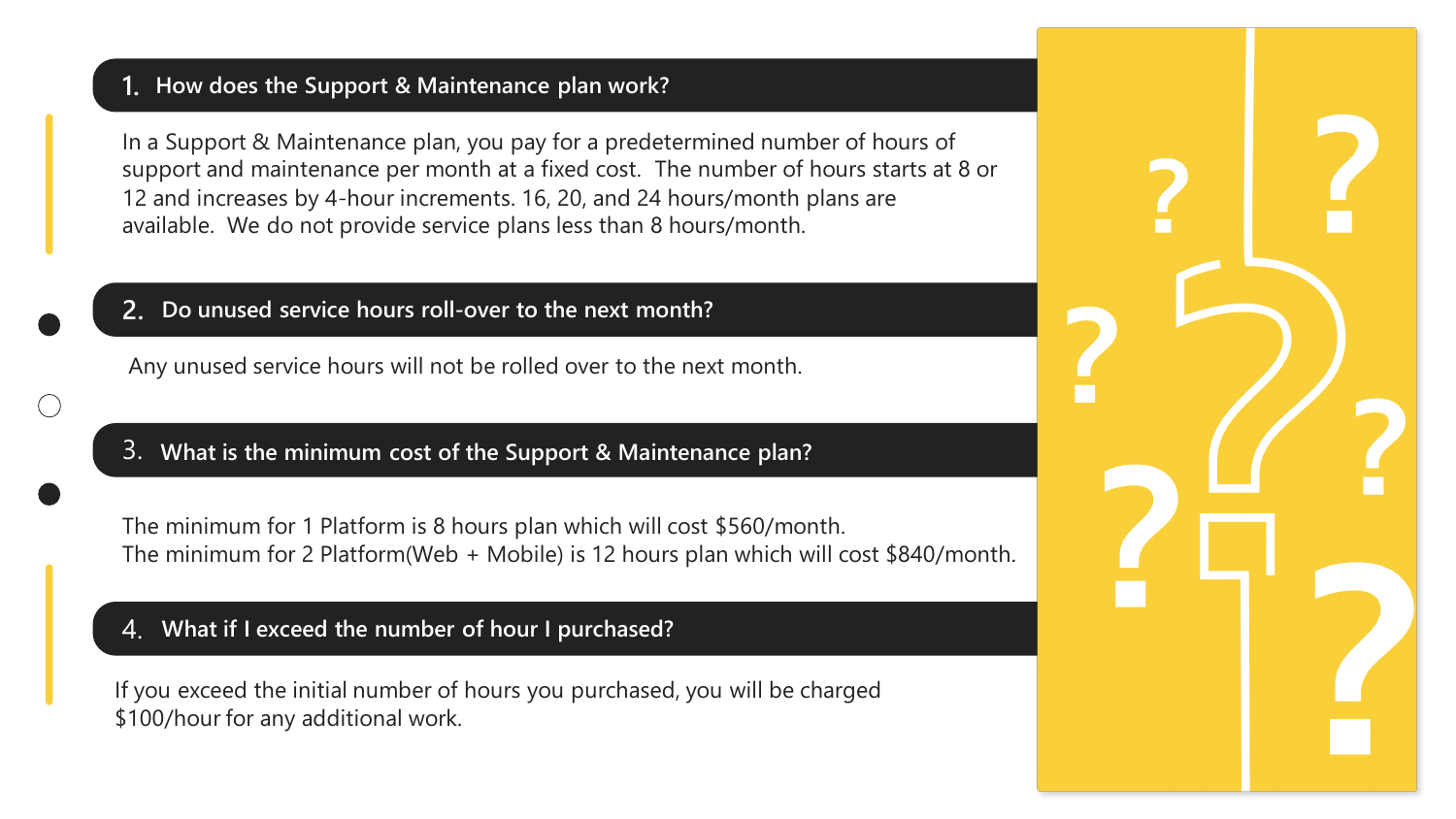## **Support & Maintenance - FAQ**



### 01 **How many Support & Maintenance hours will I need?**

It really depends on the number of platforms (iOS, Android, Web) your application is on, as well as the complexity and size of the application. Our team will help you determine the right number of service hours for you.

### 02 **What is not covered under Support & Maintenance?** Adding new features or enhancing existing features is not covered under the Support & Maintenance plan.

No, we do not offer Support & Maintenance on an hourly basis.

### Do you offer 24/7 support?

#### 03 **Are you able to provide Support & Maintenance without a monthly plan/can you pay for it hourly?**

No, Our team support application on working days only.

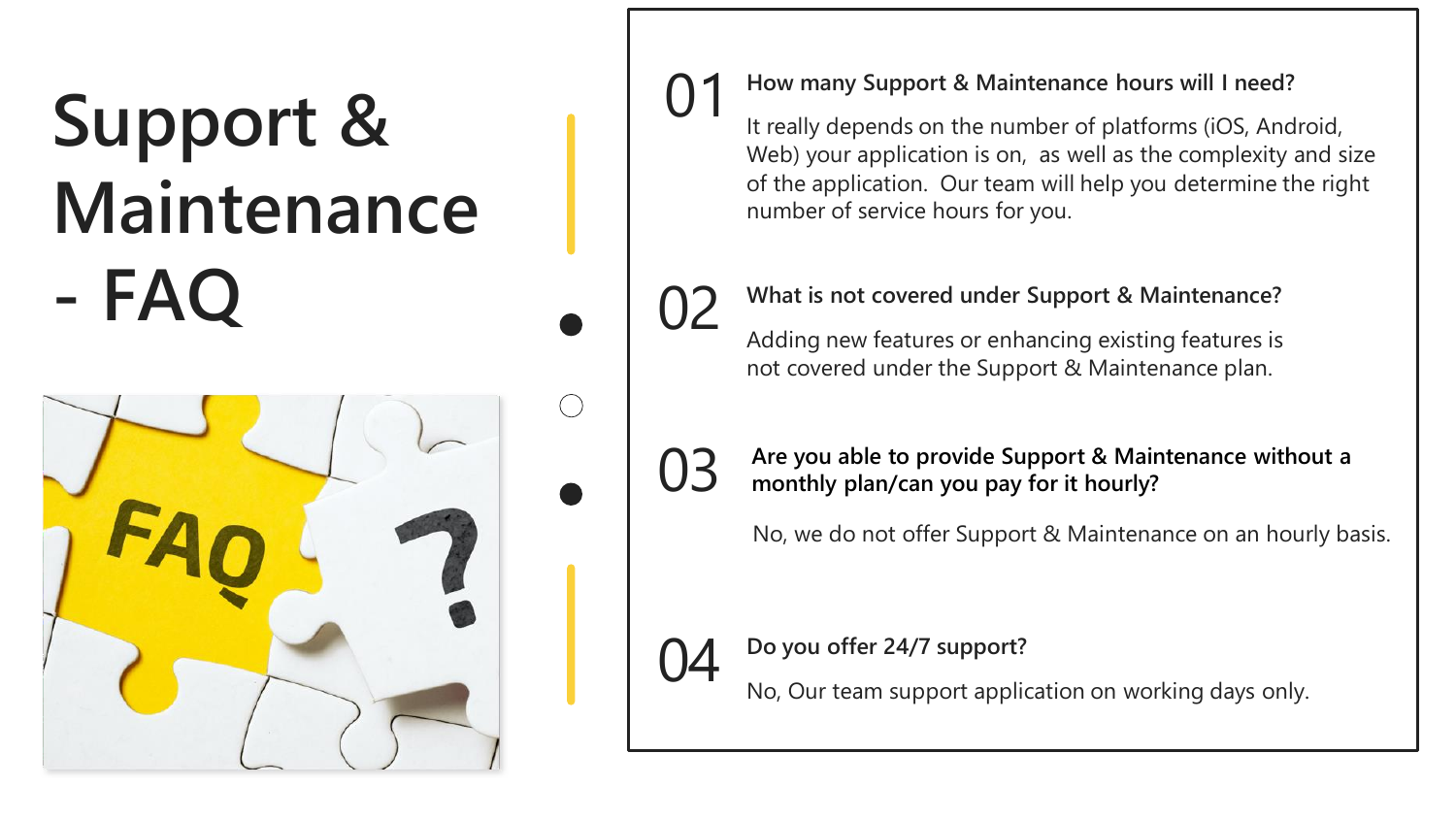### **Q. What is Sunflower Lab's Service Level Agreement (SLA)?**

A. Sunflower Lab's SLA, as shown in the chart below, is based on three priority levels: High, Medium, and Low. Depending on the priority, it will take between one and five workdays for the support team to examine and create a solution. No matter the priority, we will acknowledge the issue within 4 hours.



| riority      | Definition                                                                                                | First<br>Response | <b>Update Client with</b><br><b>Resolution and Timeli</b> |
|--------------|-----------------------------------------------------------------------------------------------------------|-------------------|-----------------------------------------------------------|
| <b>HIGH</b>  | A full service outage. It completely<br>impacts the user's ability to work.                               | 4 Hr              | 1 Day                                                     |
| <b>EDIUM</b> | An incident that partially impacts the<br>user's ability to work or one for which<br>a workaround exists. | 4 Hr              | 2-3 Days                                                  |
| <b>LOW</b>   | An incident that has no impact on the<br>user's ability to work.                                          | 4 Hr              | 4-5 Days                                                  |